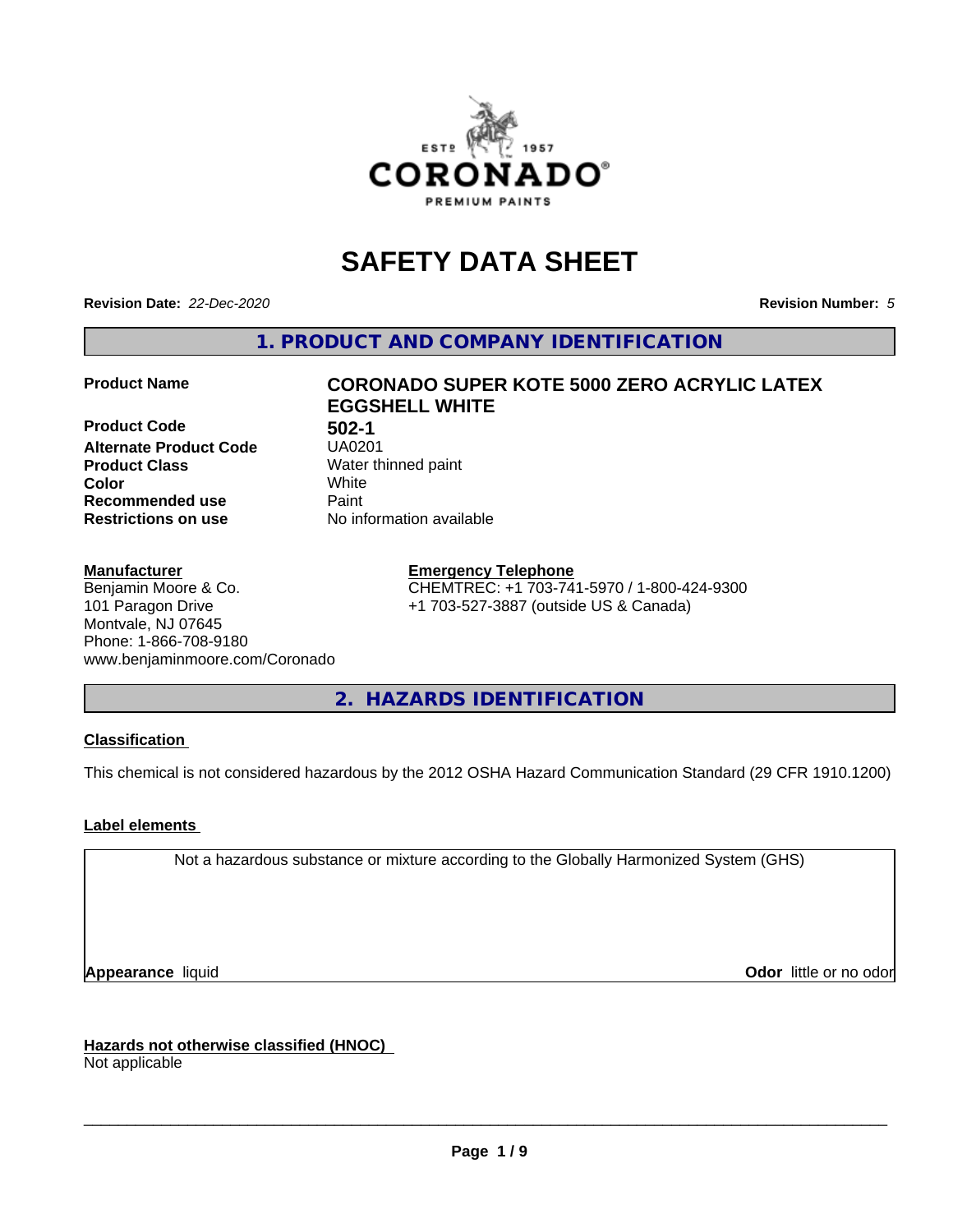#### **Other information**

No information available

 **WARNING:** This product contains isothiazolinone compounds at levels of <0.1%. These substances are biocides commonly found in most paints and a variety of personal care products as a preservative. Certain individuals may be sensitive or allergic to these substances, even at low levels.

\_\_\_\_\_\_\_\_\_\_\_\_\_\_\_\_\_\_\_\_\_\_\_\_\_\_\_\_\_\_\_\_\_\_\_\_\_\_\_\_\_\_\_\_\_\_\_\_\_\_\_\_\_\_\_\_\_\_\_\_\_\_\_\_\_\_\_\_\_\_\_\_\_\_\_\_\_\_\_\_\_\_\_\_\_\_\_\_\_\_\_\_\_

# **3. COMPOSITION INFORMATION ON COMPONENTS**

| <b>Chemical name</b> | <b>CAS No.</b> | Weight-%    |
|----------------------|----------------|-------------|
| Titanium dioxide     | 13463-67-7     | $10 - 15$   |
| Barium sulfate       | 7727-43-7      | $5 - 10$    |
| Limestone            | 1317-65-3      | $-5$        |
| Kaolin, calcined     | 92704-41-1     | - 5         |
| Silica amorphous     | 7631-86-9      | - 5         |
| Ammonia              | 7664-41-7      | $0.1 - 0.5$ |

|                                                  | 4. FIRST AID MEASURES                                                                                    |
|--------------------------------------------------|----------------------------------------------------------------------------------------------------------|
| <b>General Advice</b>                            | No hazards which require special first aid measures.                                                     |
| <b>Eye Contact</b>                               | Rinse thoroughly with plenty of water for at least 15 minutes and consult a<br>physician.                |
| <b>Skin Contact</b>                              | Wash off immediately with soap and plenty of water while removing all<br>contaminated clothes and shoes. |
| <b>Inhalation</b>                                | Move to fresh air. If symptoms persist, call a physician.                                                |
| Ingestion                                        | Clean mouth with water and afterwards drink plenty of water. Consult a physician<br>if necessary.        |
| <b>Most Important</b><br><b>Symptoms/Effects</b> | None known.                                                                                              |
| <b>Notes To Physician</b>                        | Treat symptomatically.                                                                                   |
|                                                  |                                                                                                          |

**5. FIRE-FIGHTING MEASURES**

| <b>Suitable Extinguishing Media</b>                   | Use extinguishing measures that are appropriate to local<br>circumstances and the surrounding environment.                                   |
|-------------------------------------------------------|----------------------------------------------------------------------------------------------------------------------------------------------|
| Protective equipment and precautions for firefighters | As in any fire, wear self-contained breathing apparatus<br>pressure-demand, MSHA/NIOSH (approved or equivalent)<br>and full protective gear. |
| <b>Specific Hazards Arising From The Chemical</b>     | Closed containers may rupture if exposed to fire or<br>extreme heat.                                                                         |
| Sensitivity to mechanical impact                      | No.                                                                                                                                          |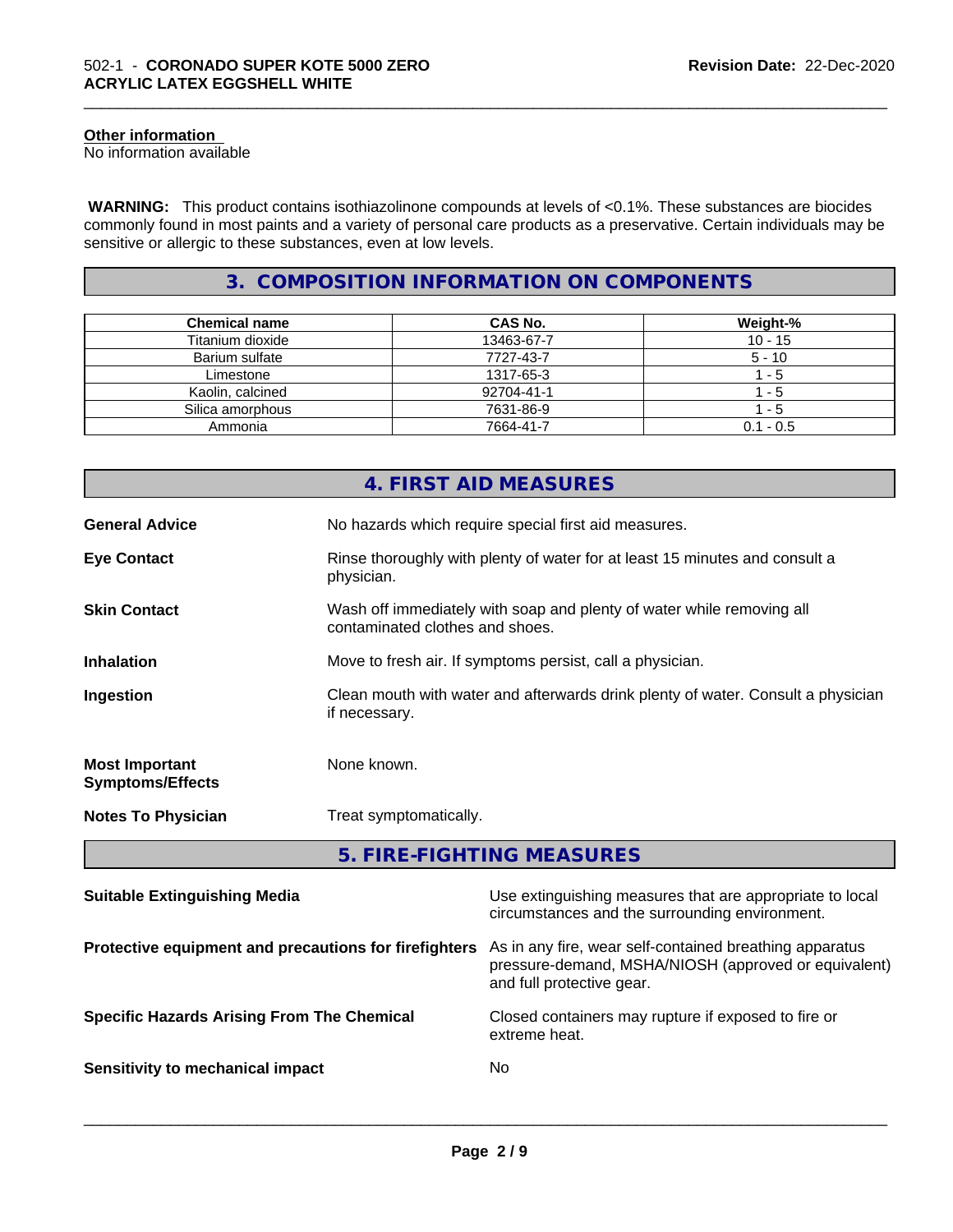| Sensitivity to static discharge                                                  |                        | No                                                 |                                |
|----------------------------------------------------------------------------------|------------------------|----------------------------------------------------|--------------------------------|
| <b>Flash Point Data</b><br>Flash point (°F)<br>Flash Point (°C)<br><b>Method</b> |                        | Not applicable<br>Not applicable<br>Not applicable |                                |
| <b>Flammability Limits In Air</b>                                                |                        |                                                    |                                |
| Lower flammability limit:<br><b>Upper flammability limit:</b>                    |                        | Not applicable<br>Not applicable                   |                                |
| <b>NFPA</b><br>Health: 1                                                         | <b>Flammability: 0</b> | <b>Instability: 0</b>                              | <b>Special: Not Applicable</b> |

\_\_\_\_\_\_\_\_\_\_\_\_\_\_\_\_\_\_\_\_\_\_\_\_\_\_\_\_\_\_\_\_\_\_\_\_\_\_\_\_\_\_\_\_\_\_\_\_\_\_\_\_\_\_\_\_\_\_\_\_\_\_\_\_\_\_\_\_\_\_\_\_\_\_\_\_\_\_\_\_\_\_\_\_\_\_\_\_\_\_\_\_\_

#### **NFPA Legend**

- 0 Not Hazardous
- 1 Slightly
- 2 Moderate
- 3 High
- 4 Severe

*The ratings assigned are only suggested ratings, the contractor/employer has ultimate responsibilities for NFPA ratings where this system is used.*

*Additional information regarding the NFPA rating system is available from the National Fire Protection Agency (NFPA) at www.nfpa.org.*

|                                  | 6. ACCIDENTAL RELEASE MEASURES                                                                       |
|----------------------------------|------------------------------------------------------------------------------------------------------|
| <b>Personal Precautions</b>      | Avoid contact with skin, eyes and clothing. Ensure adequate ventilation.                             |
| <b>Other Information</b>         | Prevent further leakage or spillage if safe to do so.                                                |
| <b>Environmental precautions</b> | See Section 12 for additional Ecological Information.                                                |
| <b>Methods for Cleaning Up</b>   | Soak up with inert absorbent material. Sweep up and shovel into suitable<br>containers for disposal. |
|                                  | 7. HANDLING AND STORAGE                                                                              |
|                                  |                                                                                                      |

| <b>Handling</b>               | Avoid contact with skin, eyes and clothing. Avoid breathing vapors, spray mists or<br>sanding dust. In case of insufficient ventilation, wear suitable respiratory<br>equipment. |
|-------------------------------|----------------------------------------------------------------------------------------------------------------------------------------------------------------------------------|
| <b>Storage</b>                | Keep container tightly closed. Keep out of the reach of children.                                                                                                                |
| <b>Incompatible Materials</b> | No information available                                                                                                                                                         |

# **8. EXPOSURE CONTROLS/PERSONAL PROTECTION**

#### **Exposure Limits**

| <b>Chemical</b><br>name         | <b>ACGIH T'</b><br>.<br>. .                        | <b>DEI</b><br>--                 |
|---------------------------------|----------------------------------------------------|----------------------------------|
| $- \cdot$ .<br>⊺itanium dioxide | TWA.<br>$\overline{ }$<br>ma/m <sup>3</sup><br>י ט | T111<br>, ma/m<br>VV/<br>՝       |
| sulfate<br>Barium               | TWA.<br>ma/m<br>particulate<br>inhalable           | T1111<br>., ma/m∵<br>vv <i>r</i> |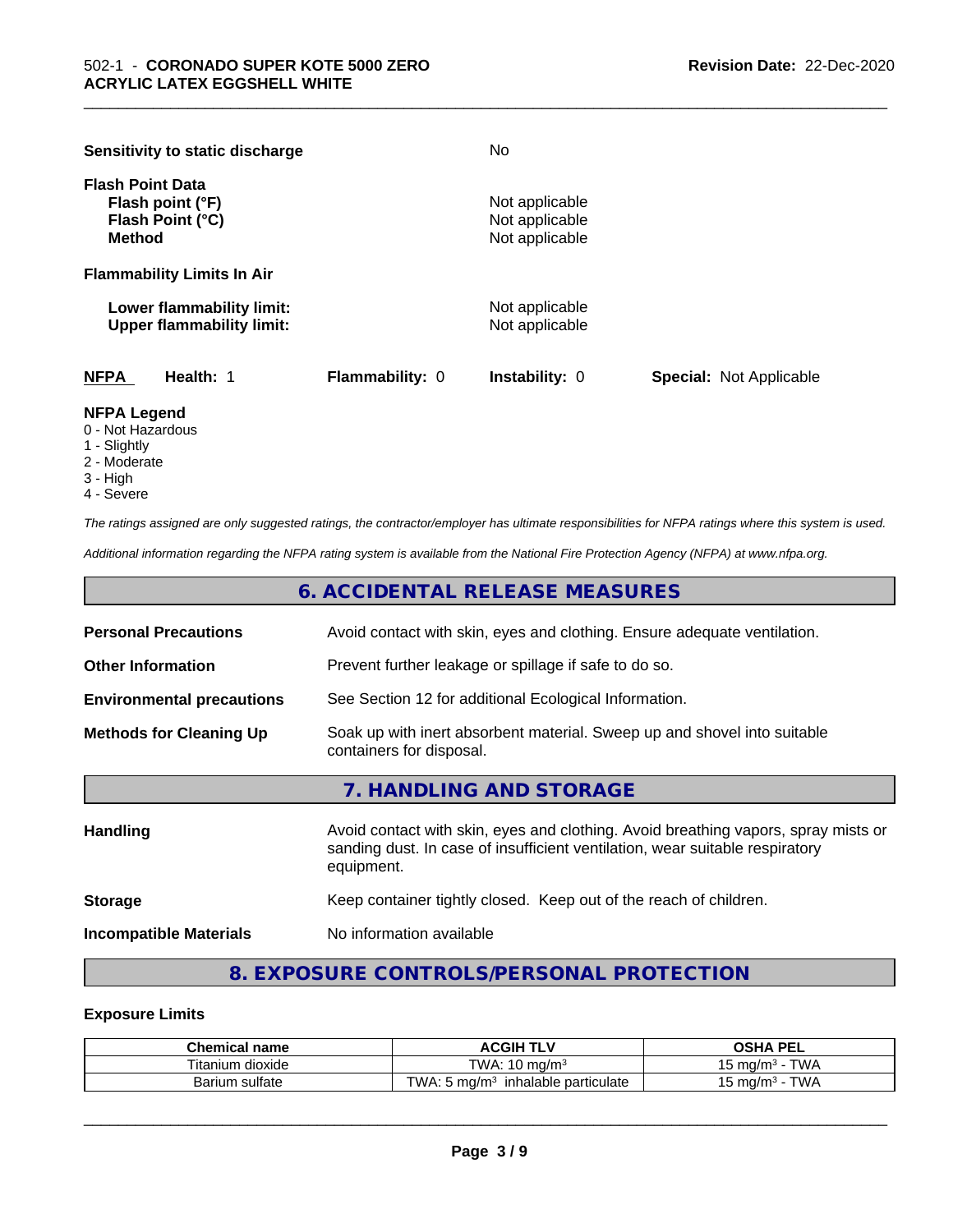|                  | matter, particulate matter containing no<br>asbestos and <1% crystalline silica | $5 \text{ mg/m}^3$ - TWA                      |
|------------------|---------------------------------------------------------------------------------|-----------------------------------------------|
| Limestone        | N/E                                                                             | 15 mg/m $3$ - TWA<br>$5 \text{ mg/m}^3$ - TWA |
| Silica amorphous | N/E                                                                             | 20 mppcf - TWA                                |
| Ammonia          | STEL: 35 ppm<br>TWA: 25 ppm                                                     | 50 ppm - TWA<br>$35 \text{ mg/m}^3$ - TWA     |

\_\_\_\_\_\_\_\_\_\_\_\_\_\_\_\_\_\_\_\_\_\_\_\_\_\_\_\_\_\_\_\_\_\_\_\_\_\_\_\_\_\_\_\_\_\_\_\_\_\_\_\_\_\_\_\_\_\_\_\_\_\_\_\_\_\_\_\_\_\_\_\_\_\_\_\_\_\_\_\_\_\_\_\_\_\_\_\_\_\_\_\_\_

#### **Legend**

ACGIH - American Conference of Governmental Industrial Hygienists Exposure Limits OSHA - Occupational Safety & Health Administration Exposure Limits N/E - Not Established

| <b>Engineering Measures</b>          | Ensure adequate ventilation, especially in confined areas.                                                                          |
|--------------------------------------|-------------------------------------------------------------------------------------------------------------------------------------|
| <b>Personal Protective Equipment</b> |                                                                                                                                     |
| <b>Eye/Face Protection</b>           | Safety glasses with side-shields.                                                                                                   |
| <b>Skin Protection</b>               | Protective gloves and impervious clothing.                                                                                          |
| <b>Respiratory Protection</b>        | In case of insufficient ventilation wear suitable respiratory equipment.                                                            |
| <b>Hygiene Measures</b>              | Avoid contact with skin, eyes and clothing. Remove and wash contaminated<br>clothing before re-use. Wash thoroughly after handling. |

### **9. PHYSICAL AND CHEMICAL PROPERTIES**

| Appearance                        | liquid                   |
|-----------------------------------|--------------------------|
| Odor                              | little or no odor        |
| <b>Odor Threshold</b>             | No information available |
| Density (Ibs/gal)                 | $10.7 - 10.8$            |
| <b>Specific Gravity</b>           | $1.28 - 1.30$            |
| рH                                | No information available |
| <b>Viscosity (cps)</b>            | No information available |
| Solubility(ies)                   | No information available |
| <b>Water solubility</b>           | No information available |
| <b>Evaporation Rate</b>           | No information available |
| Vapor pressure                    | No information available |
| Vapor density                     | No information available |
| Wt. % Solids                      | 45 - 55                  |
| Vol. % Solids                     | $30 - 40$                |
| Wt. % Volatiles                   | $45 - 55$                |
| Vol. % Volatiles                  | $60 - 70$                |
| <b>VOC Regulatory Limit (g/L)</b> | < 5                      |
| <b>Boiling Point (°F)</b>         | 212                      |
| <b>Boiling Point (°C)</b>         | 100                      |
| Freezing point (°F)               | 32                       |
| <b>Freezing Point (°C)</b>        | $\Omega$                 |
| Flash point (°F)                  | Not applicable           |
|                                   |                          |
| Flash Point (°C)                  | Not applicable           |
| <b>Method</b>                     | Not applicable           |
| Flammability (solid, gas)         | Not applicable           |
| <b>Upper flammability limit:</b>  | Not applicable           |
| Lower flammability limit:         | Not applicable           |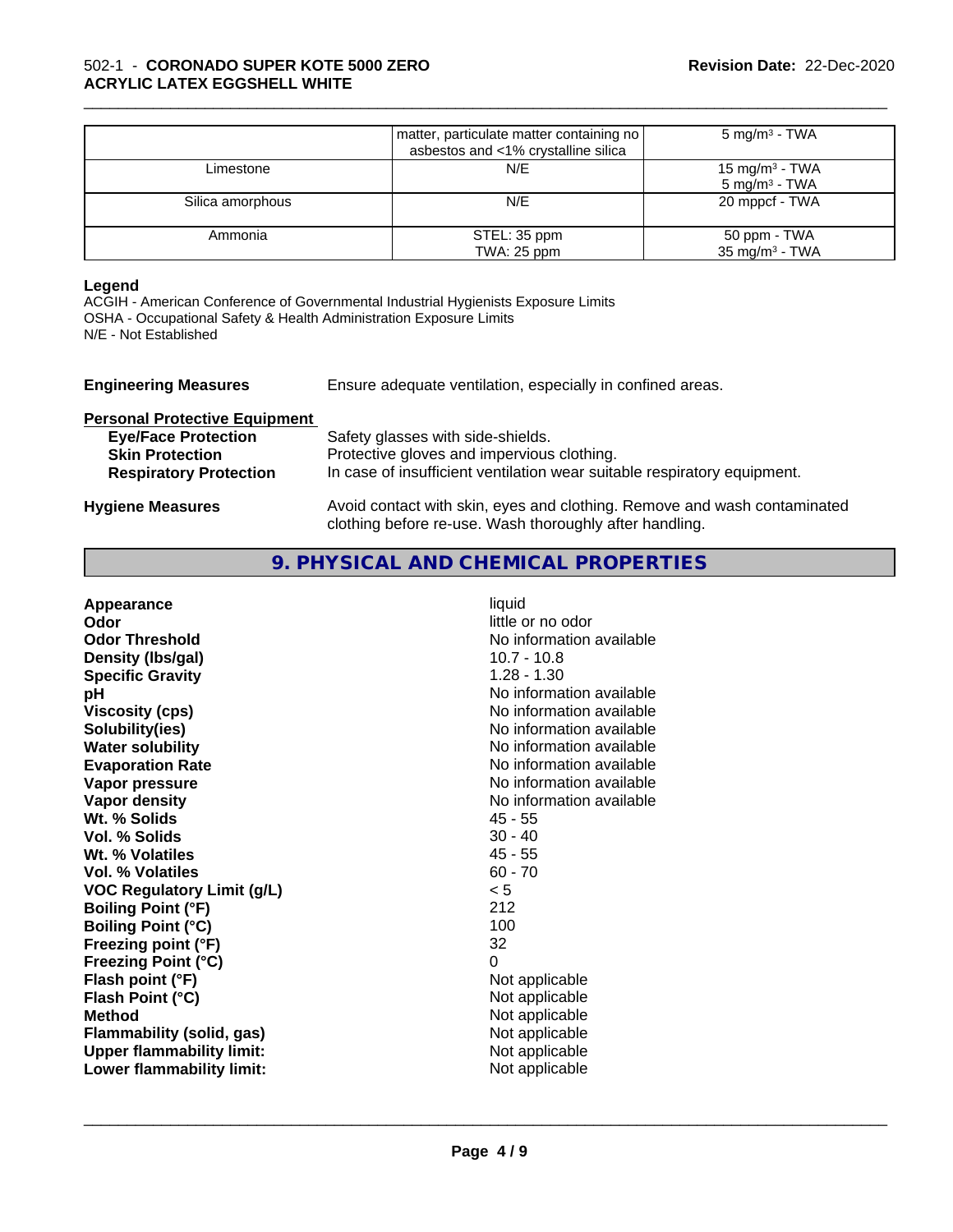**Autoignition Temperature (°F)**<br> **Autoignition Temperature (°C)**<br> **Autoignition Temperature (°C)**<br> **Autoignition Temperature (°C)** Autoignition **Temperature** (°C) Mo information available<br>Decomposition **Temperature** (°F) No information available **Decomposition Temperature (°F)**<br> **Decomposition Temperature (°C)**<br>
No information available<br>
No information available **Decomposition Temperature (°C)**<br>Partition coefficient

L

**No information available** 

\_\_\_\_\_\_\_\_\_\_\_\_\_\_\_\_\_\_\_\_\_\_\_\_\_\_\_\_\_\_\_\_\_\_\_\_\_\_\_\_\_\_\_\_\_\_\_\_\_\_\_\_\_\_\_\_\_\_\_\_\_\_\_\_\_\_\_\_\_\_\_\_\_\_\_\_\_\_\_\_\_\_\_\_\_\_\_\_\_\_\_\_\_

# **10. STABILITY AND REACTIVITY**

| Possibility of hazardous reactions      | None under normal conditions of use.     |
|-----------------------------------------|------------------------------------------|
| <b>Hazardous Decomposition Products</b> | None under normal use.                   |
| <b>Incompatible Materials</b>           | No materials to be especially mentioned. |
| <b>Conditions to avoid</b>              | Prevent from freezing.                   |
| <b>Chemical Stability</b>               | Stable under normal conditions.          |
| <b>Reactivity</b>                       | Not Applicable                           |

# **11. TOXICOLOGICAL INFORMATION**

| <b>Product Information</b>                   |                                                                                            |
|----------------------------------------------|--------------------------------------------------------------------------------------------|
| Information on likely routes of exposure     |                                                                                            |
| <b>Principal Routes of Exposure</b>          | Eye contact, skin contact and inhalation.                                                  |
| <b>Acute Toxicity</b>                        |                                                                                            |
| <b>Product Information</b>                   | No information available                                                                   |
|                                              | Symptoms related to the physical, chemical and toxicological characteristics               |
| <b>Symptoms</b>                              | No information available                                                                   |
|                                              | Delayed and immediate effects as well as chronic effects from short and long-term exposure |
| Eye contact                                  | May cause slight irritation.                                                               |
| Skin contact                                 | Substance may cause slight skin irritation. Prolonged or repeated contact may dry          |
|                                              | skin and cause irritation.                                                                 |
| Inhalation                                   | May cause irritation of respiratory tract.                                                 |
| Ingestion                                    | Ingestion may cause gastrointestinal irritation, nausea, vomiting and diarrhea.            |
| Sensitization<br><b>Neurological Effects</b> | No information available<br>No information available.                                      |
| <b>Mutagenic Effects</b>                     | No information available.                                                                  |
| <b>Reproductive Effects</b>                  | No information available.                                                                  |
| <b>Developmental Effects</b>                 | No information available.                                                                  |
| <b>Target organ effects</b>                  | No information available.                                                                  |
| <b>STOT - single exposure</b>                | No information available.                                                                  |
| <b>STOT - repeated exposure</b>              | No information available.                                                                  |
| Other adverse effects                        | No information available.                                                                  |
| Aspiration Hazard                            | No information available                                                                   |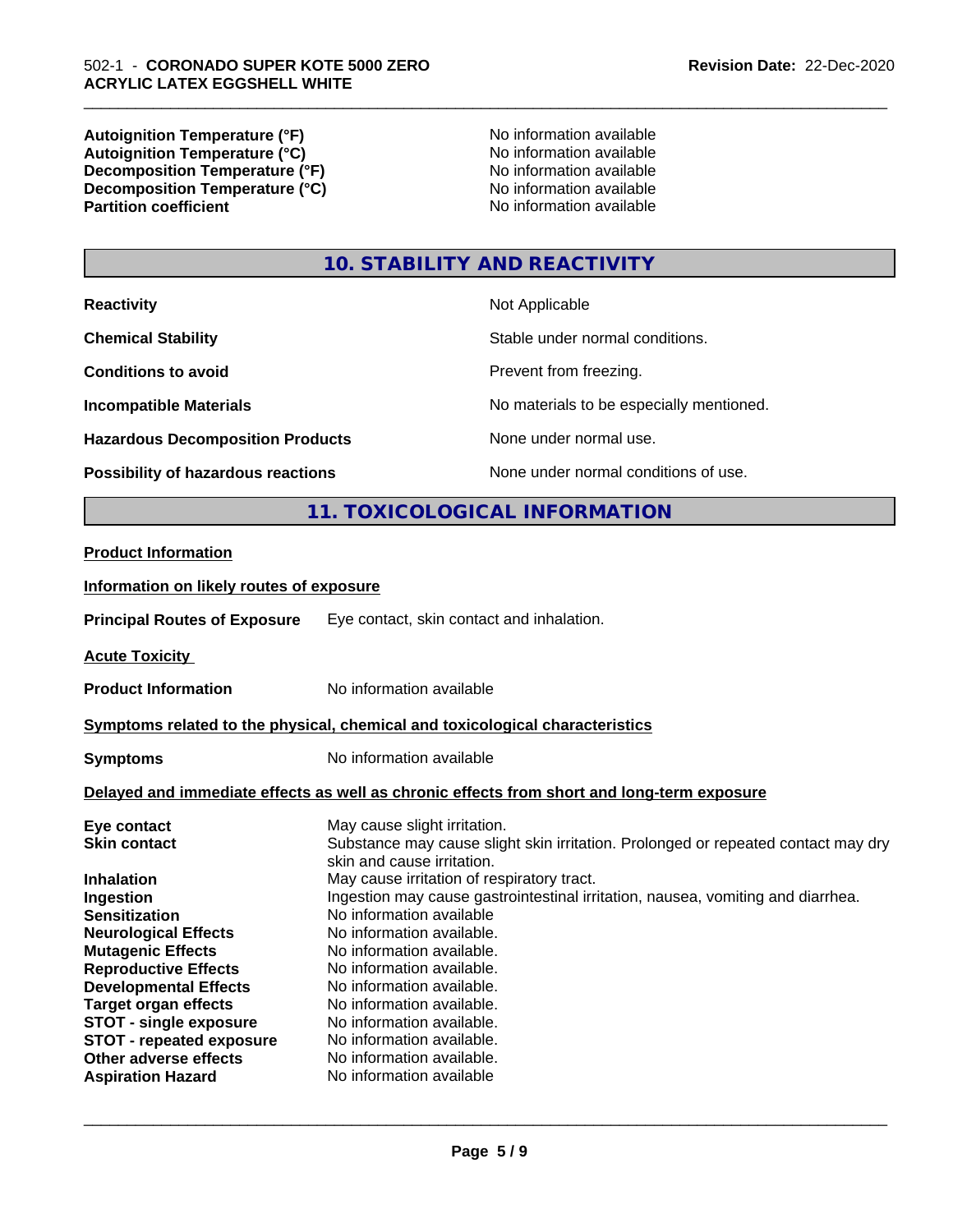#### **Numerical measures of toxicity**

#### **The following values are calculated based on chapter 3.1 of the GHS document**

| <b>ATEmix (oral)</b>                           | 6460 mg/kg  |
|------------------------------------------------|-------------|
| <b>ATEmix (dermal)</b>                         | 91581 mg/kg |
| <b>ATEmix (inhalation-dust/mist)</b> 20.4 mg/L |             |

#### **Component Information**

| Chemical name                  | Oral LD50              | Dermal LD50              | <b>Inhalation LC50</b>   |
|--------------------------------|------------------------|--------------------------|--------------------------|
| Titanium dioxide<br>13463-67-7 | $> 10000$ mg/kg (Rat)  | $\overline{\phantom{a}}$ | $\overline{\phantom{a}}$ |
| Barium sulfate<br>7727-43-7    | $= 307000$ mg/kg (Rat) | -                        |                          |
| Kaolin, calcined<br>92704-41-1 | $>$ 2000 mg/kg (Rat)   |                          |                          |
| Silica amorphous<br>7631-86-9  | $= 7900$ mg/kg (Rat)   | $>$ 2000 mg/kg (Rabbit)  | $> 2.2$ mg/L (Rat) 1 h   |
| Ammonia<br>7664-41-7           | $=$ 350 mg/kg (Rat)    | -                        | $= 2000$ ppm (Rat) 4 h   |

\_\_\_\_\_\_\_\_\_\_\_\_\_\_\_\_\_\_\_\_\_\_\_\_\_\_\_\_\_\_\_\_\_\_\_\_\_\_\_\_\_\_\_\_\_\_\_\_\_\_\_\_\_\_\_\_\_\_\_\_\_\_\_\_\_\_\_\_\_\_\_\_\_\_\_\_\_\_\_\_\_\_\_\_\_\_\_\_\_\_\_\_\_

#### **Chronic Toxicity**

#### **Carcinogenicity**

*The information below indicateswhether each agency has listed any ingredient as a carcinogen:.*

| <b>Chemical</b><br>name     | <b>IARC</b>                  | <b>NTP</b> | $\sim$ $\sim$<br>שטש |
|-----------------------------|------------------------------|------------|----------------------|
|                             | .<br>2B<br>Human<br>Possible |            | Listed<br>____       |
| .<br>. dioxide<br>' itanium | Carcinogen                   |            |                      |

• Although IARC has classified titanium dioxide as possibly carcinogenic to humans (2B), their summary concludes: "No significant exposure to titanium dioxide is thought to occur during the use of products in which titanium dioxide is bound to other materials, such as paint."

#### **Legend**

IARC - International Agency for Research on Cancer NTP - National Toxicity Program OSHA - Occupational Safety & Health Administration

**12. ECOLOGICAL INFORMATION**

#### **Ecotoxicity Effects**

The environmental impact of this product has not been fully investigated.

#### **Product Information**

#### **Acute Toxicity to Fish**

No information available

#### **Acute Toxicity to Aquatic Invertebrates**

No information available

#### **Acute Toxicity to Aquatic Plants**

No information available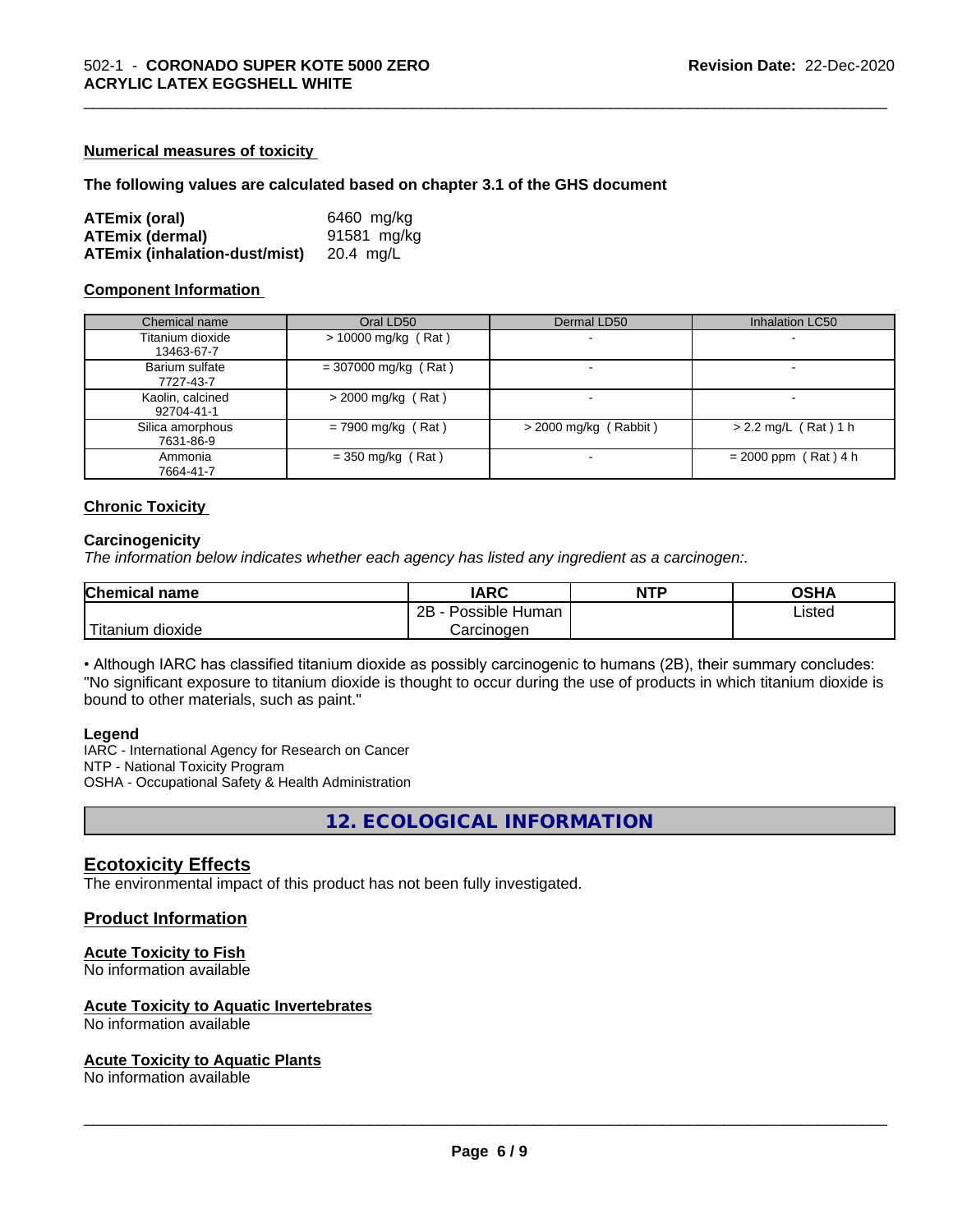#### **Persistence / Degradability**

No information available.

#### **Bioaccumulation**

There is no data for this product.

### **Mobility in Environmental Media**

No information available.

#### **Ozone**

No information available

#### **Component Information**

#### **Acute Toxicity to Fish**

Titanium dioxide  $LC50: > 1000$  mg/L (Fathead Minnow - 96 hr.)

#### **Acute Toxicity to Aquatic Invertebrates**

No information available

#### **Acute Toxicity to Aquatic Plants**

No information available

|                              | <b>13. DISPOSAL CONSIDERATIONS</b>                                                                                                                                                                                        |
|------------------------------|---------------------------------------------------------------------------------------------------------------------------------------------------------------------------------------------------------------------------|
| <b>Waste Disposal Method</b> | Dispose of in accordance with federal, state, and local regulations. Local<br>requirements may vary, consult your sanitation department or state-designated<br>environmental protection agency for more disposal options. |
|                              | 14. TRANSPORT INFORMATION                                                                                                                                                                                                 |
| <b>DOT</b>                   | Not regulated                                                                                                                                                                                                             |
| <b>ICAO/IATA</b>             | Not regulated                                                                                                                                                                                                             |
| <b>IMDG/IMO</b>              | Not regulated                                                                                                                                                                                                             |
|                              | <b>15. REGULATORY INFORMATION</b>                                                                                                                                                                                         |

\_\_\_\_\_\_\_\_\_\_\_\_\_\_\_\_\_\_\_\_\_\_\_\_\_\_\_\_\_\_\_\_\_\_\_\_\_\_\_\_\_\_\_\_\_\_\_\_\_\_\_\_\_\_\_\_\_\_\_\_\_\_\_\_\_\_\_\_\_\_\_\_\_\_\_\_\_\_\_\_\_\_\_\_\_\_\_\_\_\_\_\_\_

# **International Inventories**

| <b>TSCA: United States</b> | Yes - All components are listed or exempt. |
|----------------------------|--------------------------------------------|
| <b>DSL: Canada</b>         | Yes - All components are listed or exempt. |

# **Federal Regulations**

**SARA 311/312 hazardous categorization**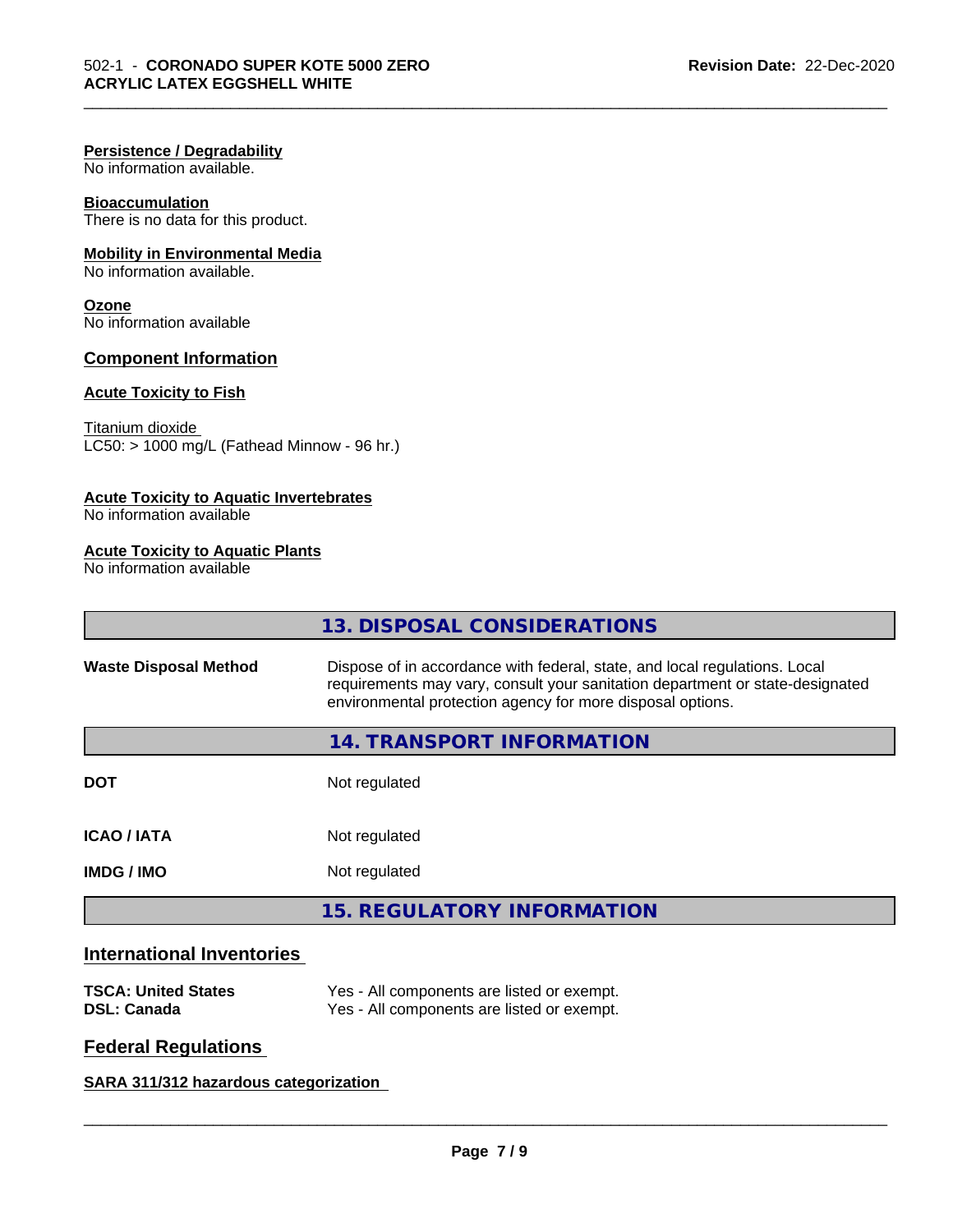| Acute health hazard               | Nο |  |
|-----------------------------------|----|--|
| Chronic Health Hazard             | N٥ |  |
| Fire hazard                       | Nο |  |
| Sudden release of pressure hazard | N٥ |  |
| Reactive Hazard                   | N٥ |  |

#### **SARA 313**

Section 313 of Title III of the Superfund Amendments and Reauthorization Act of 1986 (SARA). This product contains a chemical or chemicals which are subject to the reporting requirements of the Act and Title 40 of the Code of Federal Regulations, Part 372:

| <b>Chemical name</b> | CAS No.   | Weight-% | <b>CERCLA/SARA 313</b><br>(de minimis concentration) |
|----------------------|-----------|----------|------------------------------------------------------|
| Barium sulfate       | 7727-43-7 | 10       |                                                      |

\_\_\_\_\_\_\_\_\_\_\_\_\_\_\_\_\_\_\_\_\_\_\_\_\_\_\_\_\_\_\_\_\_\_\_\_\_\_\_\_\_\_\_\_\_\_\_\_\_\_\_\_\_\_\_\_\_\_\_\_\_\_\_\_\_\_\_\_\_\_\_\_\_\_\_\_\_\_\_\_\_\_\_\_\_\_\_\_\_\_\_\_\_

#### **Clean Air Act,Section 112 Hazardous Air Pollutants (HAPs) (see 40 CFR 61)**

This product contains the following HAPs:

*None*

## **US State Regulations**

#### **California Proposition 65**

**A** WARNING: Cancer and Reproductive Harm– www.P65warnings.ca.gov

#### **State Right-to-Know**

| <b>Chemical name</b> | <b>Massachusetts</b> | <b>New Jersey</b> | Pennsylvania |
|----------------------|----------------------|-------------------|--------------|
| Titanium dioxide     |                      |                   |              |
| Barium sulfate       |                      |                   |              |
| Limestone            |                      |                   |              |
| Silica amorphous     |                      |                   |              |

**Legend**

X - Listed

# **16. OTHER INFORMATION**

**HMIS** - **Health:** 1 **Flammability:** 0 **Reactivity:** 0 **PPE:** - **HMIS Legend** 0 - Minimal Hazard 1 - Slight Hazard 2 - Moderate Hazard 3 - Serious Hazard 4 - Severe Hazard

\* - Chronic Hazard

X - Consult your supervisor or S.O.P. for "Special" handling instructions.